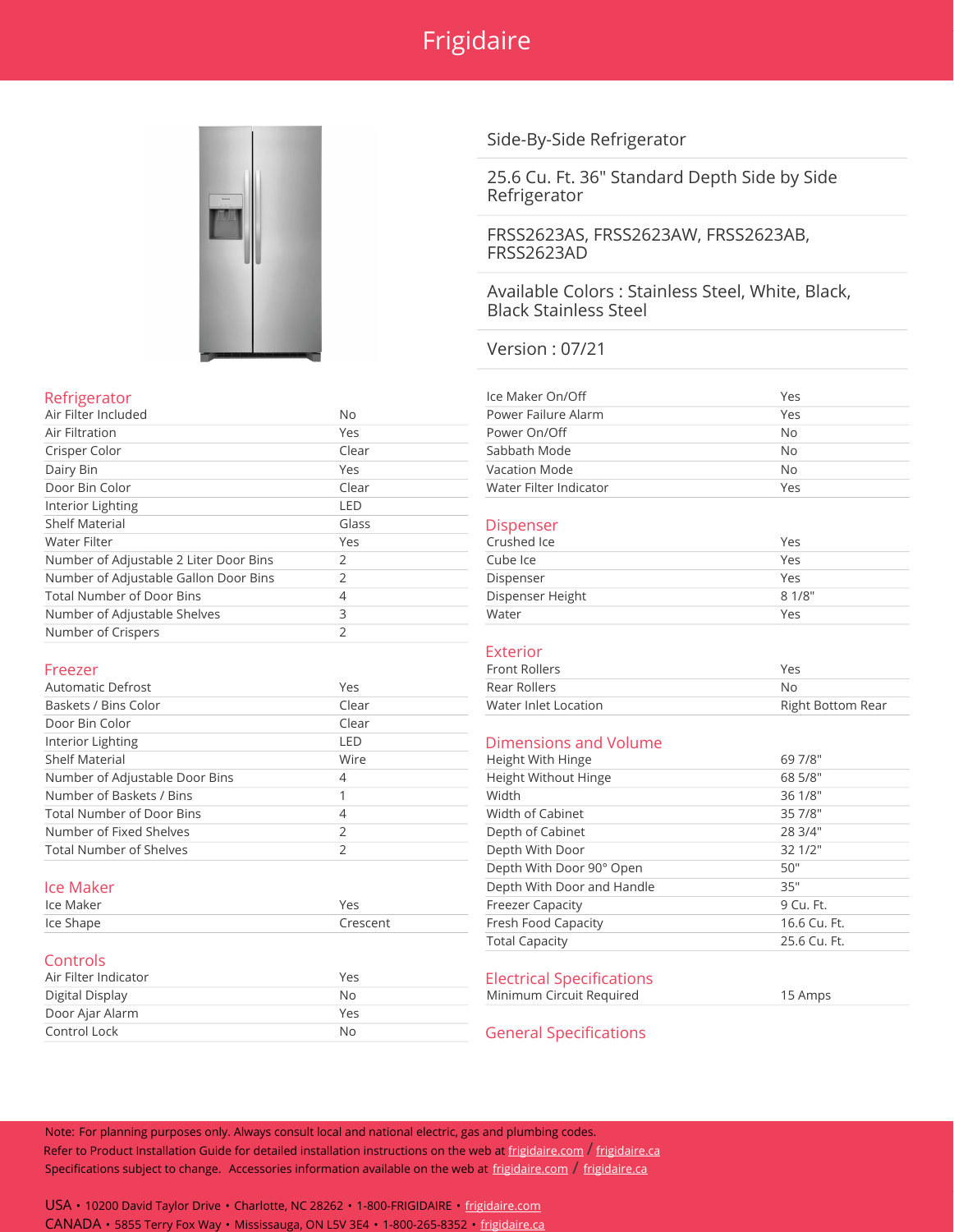

# 25.6 Cu. Ft. 36" Standard Depth Side by Side Refrigerator

FRSS2623AS, FRSS2623AW, FRSS2623AB, FRSS2623AD

# Version : 07/21

| Annual Energy    | 710 kWh    |
|------------------|------------|
| Leveling Legs    | Yes        |
| Product Weight   | 278.35 lbs |
| Prop 65 Label    | Yes        |
| Refrigerant Type | R-600A     |
| Warranty - Labor | 1 Year     |
| Warranty - Parts | 1 Year     |

## Safety Certifications and Approvals

| CSA Listed    | No  |
|---------------|-----|
| UL Listed     | Yes |
| cUL Listed    | Yes |
| NSF Certified | Yes |

Note: For planning purposes only. Always consult local and national electric, gas and plumbing codes. Refer to Product Installation Guide for detailed installation instructions on the web at [frigidaire.com](http://frigidaire.com/)  $/$  [frigidaire.ca](http://frigidaire.ca/) Specifications subject to change. Accessories information available on the web at [frigidaire.com](http://frigidaire.com/) / [frigidaire.ca](http://frigidaire.ca/)